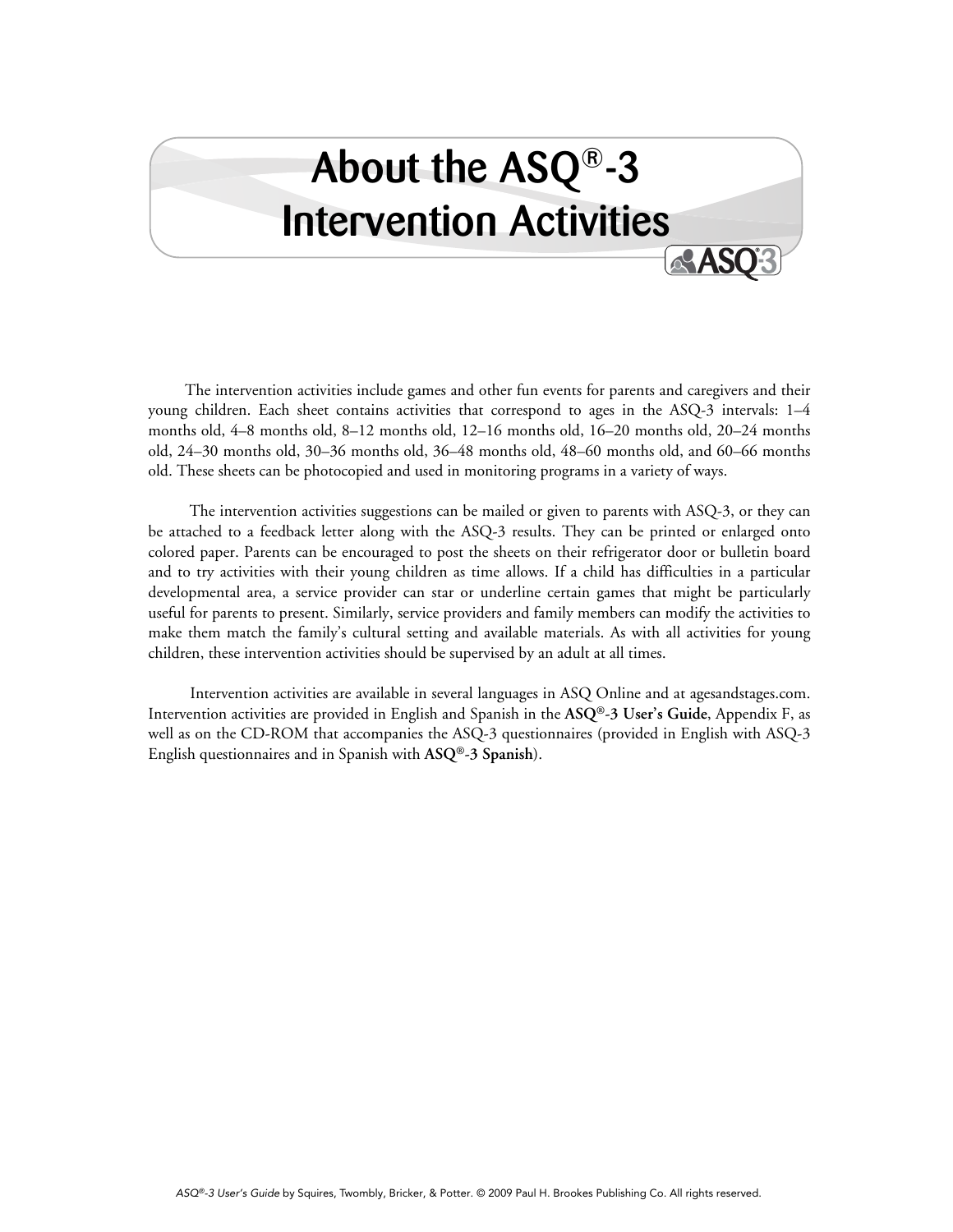# Activities for Infants 1—4 Months Old



| Talk softly to your baby when<br>feeding him, changing his dia-<br>pers, and holding him. He may<br>not understand every word, but<br>he will know your voice and be<br>comforted by it.                                                                   | When you see your baby re-<br>sponding to your voice, praise<br>and cuddle her. Talk back to her<br>and see if she responds again.                                                                                                                                                                                                                      | Take turns with your baby when<br>he makes cooing and gurgling<br>sounds. Have a "conversation"<br>back and forth with simple<br>sounds that he can make.                                                                                                                                                                                                                                                                                                                                                          | Sing to your baby (even if you<br>don't do it well). Repetition of<br>songs and lullabies helps your<br>baby to learn and listen.                                                                                                                                                                  | With your baby securely in your<br>arms or in a front pack, gently<br>swing and sway to music that<br>you are singing or playing on<br>the radio.                                                                                                                                                                                                                                                                                     |
|------------------------------------------------------------------------------------------------------------------------------------------------------------------------------------------------------------------------------------------------------------|---------------------------------------------------------------------------------------------------------------------------------------------------------------------------------------------------------------------------------------------------------------------------------------------------------------------------------------------------------|--------------------------------------------------------------------------------------------------------------------------------------------------------------------------------------------------------------------------------------------------------------------------------------------------------------------------------------------------------------------------------------------------------------------------------------------------------------------------------------------------------------------|----------------------------------------------------------------------------------------------------------------------------------------------------------------------------------------------------------------------------------------------------------------------------------------------------|---------------------------------------------------------------------------------------------------------------------------------------------------------------------------------------------------------------------------------------------------------------------------------------------------------------------------------------------------------------------------------------------------------------------------------------|
| Place a shatterproof mirror close<br>to your baby where she can see<br>it. Start talking, and tap the mir-<br>ror to get her to look. The mir-<br>ror will provide visual stimula-<br>tion. Eventually your baby will<br>understand her reflection.        | Rock your baby gently in your<br>arms and sing "Rock-a-bye<br>Baby" or another lullaby. Sing<br>your lullaby and swing your<br>baby to the gentle rhythm.                                                                                                                                                                                               | Put a puppet or small sock on<br>your finger. Say your baby's<br>name while moving the puppet<br>or sock up and down. See<br>whether he follows the move-<br>ment. Now move your finger in<br>a circle. Each time your baby is<br>able to follow the puppet, try a<br>new movement.                                                                                                                                                                                                                                | With your baby on her back,<br>hold a brightly colored stuffed<br>animal above her head, in her<br>line of vision. See if she watches<br>the stuffed animal as you move<br>it slowly back and forth.                                                                                               | Make sure your baby is posi-<br>tioned so that you can touch his<br>feet. Gently play with his toes<br>and feet, tickling lightly. Add the<br>"This Little Piggy Went to Mar-<br>ket" rhyme, touching a different<br>toe with each verse.                                                                                                                                                                                             |
| Rest your baby, tummy down,<br>on your arm, with your hand on<br>her chest. Use your other hand<br>to secure your baby-support<br>her head and neck. Gently<br>swing her back and forth. As she<br>gets older, walk around to give<br>her different views. | Hold your baby in your lap and<br>softly shake a rattle on one side<br>of his head, then the other side.<br>Shake slowly at first, then faster.<br>Your baby will search for the<br>noise with his eyes.                                                                                                                                                | Place your baby on her tummy with head to<br>one side, on a blanket/towel on carpeted<br>floor. Lie next to her to provide encourage-<br>ment. Until she has the strength, have her<br>spend equal time facing left and right.<br>Make "tummy time" a little longer each<br>day. Closely watch your baby in case she<br>rests her face on the floor, which could re-<br>strict breathing. As her strength grows, she<br>will be able to lift her head and push up on<br>her arms, leading to rolling and crawling. | Lay your baby on his back and<br>touch his arms and legs in differ-<br>ent places. Make a "whooping"<br>sound with each touch. Your<br>baby may smile and anticipate<br>the next touch by watching your<br>hand. When you make each<br>sound, you can also name the<br>part of the body you touch. | In nice weather, take your baby<br>on a nature walk through a park<br>or neighborhood. Talk about<br>everything you see. Even<br>though she might not under-<br>stand everything, she will like<br>being outside and hearing your<br>voice.                                                                                                                                                                                           |
| Read simple books to your<br>baby. Even if he does not under-<br>stand the story, he will enjoy<br>being close and listening to you<br>read.                                                                                                               | With white paper and a black marker,<br>create several easy-to-recognize im-<br>ages on each piece of paper. Start<br>with simple patterns (diagonal stripes,<br>bull's eyes, checkerboards, triangles).<br>Place the pictures so that your baby<br>can see them (8"-12" inches from her<br>face). Tape these pictures next to her<br>car seat or crib. | Lay your baby on his back on a<br>soft, flat surface such as a bed<br>or a blanket. Gently tap or rub<br>your baby's hands and fingers<br>while singing "Pat-a-Cake" or<br>another nursery rhyme.                                                                                                                                                                                                                                                                                                                  | Gently shake a rattle or another<br>baby toy that makes a noise. Put<br>it in your baby's hand. See if she<br>takes it, even for a brief mo-<br>ment.                                                                                                                                              | Hold your baby closely, or lay him<br>down on a soft, flat surface. Be close<br>enough (8"-12") so that he can see<br>you. Face to face, start with small<br>movements (stick out your tongue,<br>open your mouth with a wide grin).<br>If you are patient, your baby may try<br>to imitate you. As he gets older, you<br>can try larger body movements with<br>your head, hands, and arms. You can<br>also try to imitate your baby. |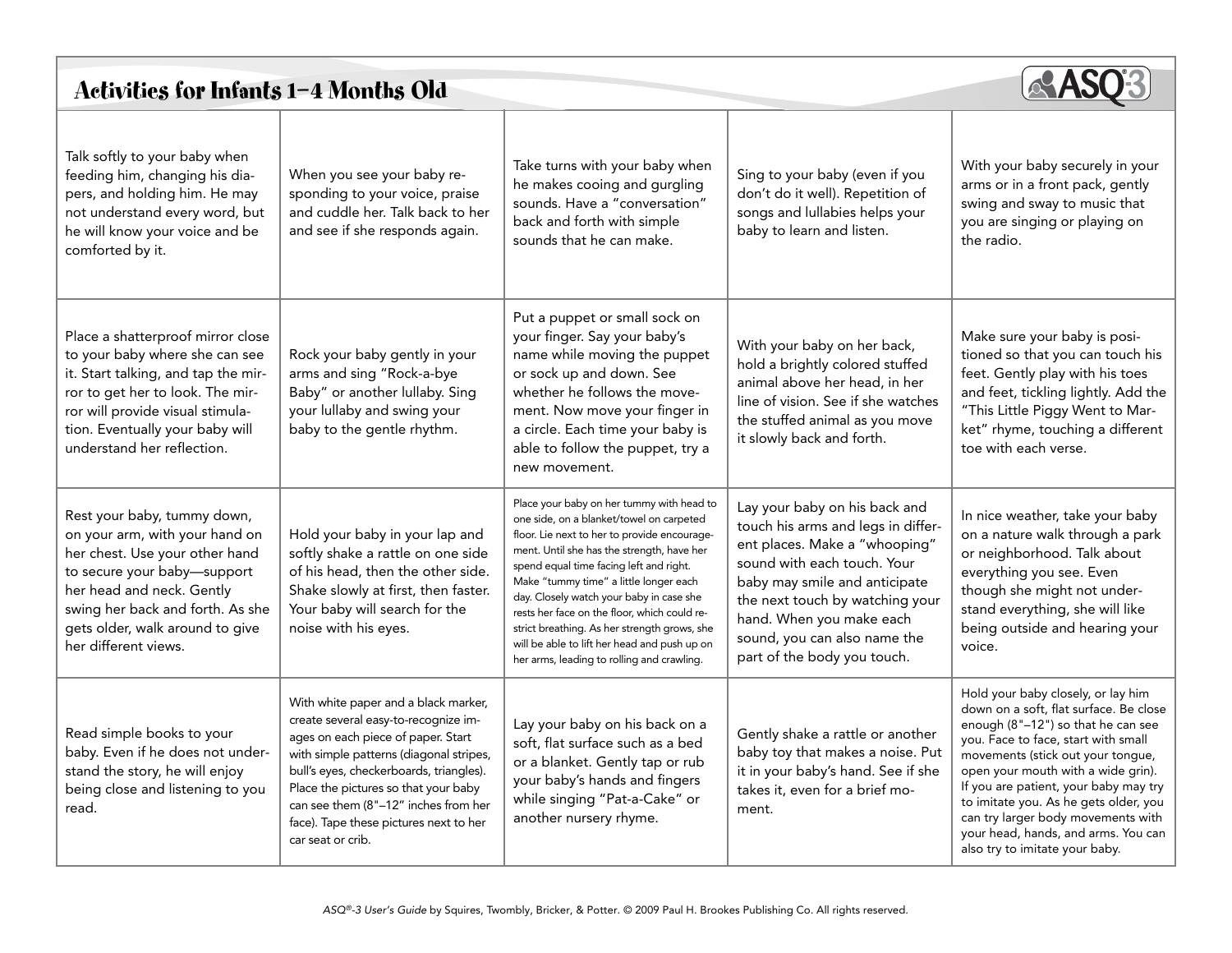# Activities for Infants 4—8 Months Old



| Put a windup toy beside or be-<br>hind your baby. Watch to see if<br>your baby searches for the<br>sound.                                                                                                                                                                                                        | Give your baby a spoon to<br>grasp and chew on. It's easy to<br>hold and feels good in the<br>mouth. It's also great for bang-<br>ing, swiping, and dropping.                                                                                     | While sitting on the floor, place<br>your baby in a sitting position<br>inside your legs. Use your legs<br>and chest to provide only as<br>much support as your baby<br>needs. This allows you to play<br>with your baby while encourag-<br>ing independent sitting. | Gently rub your baby with a soft<br>cloth, a paper towel, or nylon.<br>Talk about how things feel (soft,<br>rough, slippery). Lotion feels<br>good, too.                         | Let your baby see herself in a<br>mirror. Place an unbreakable<br>mirror on the side of your baby's<br>crib or changing table so that<br>she can watch. Look in the mir-<br>ror with your baby, too. Smile<br>and wave at your baby.    |
|------------------------------------------------------------------------------------------------------------------------------------------------------------------------------------------------------------------------------------------------------------------------------------------------------------------|---------------------------------------------------------------------------------------------------------------------------------------------------------------------------------------------------------------------------------------------------|----------------------------------------------------------------------------------------------------------------------------------------------------------------------------------------------------------------------------------------------------------------------|----------------------------------------------------------------------------------------------------------------------------------------------------------------------------------|-----------------------------------------------------------------------------------------------------------------------------------------------------------------------------------------------------------------------------------------|
| Common household items such<br>as measuring spoons and mea-<br>suring cups make toys with inter-<br>esting sounds and shapes. Gently<br>dangle and shake a set of mea-<br>suring spoons or measuring cups<br>where your baby can reach or<br>kick at them. Let your baby hold<br>them to explore and shake, too. | Play voice games. Talk with a<br>high or low voice. Click your<br>tongue. Whisper. Take turns<br>with your baby. Repeat any<br>sounds made by him. Place your<br>baby so that you are face to<br>face-your baby will watch as<br>you make sounds. | Fill a small plastic bottle (empty<br>medicine bottle with child-proof<br>cap) with beans or rice. Let your<br>baby shake it to make noise.                                                                                                                          | Make another shaker using<br>bells. Encourage your baby to<br>hold one in each hand and<br>shake them both. Watch to see<br>if your baby likes one sound<br>better than another. | Place your baby on her tummy<br>with favorite toys or objects<br>around but just slightly out of<br>reach. Encourage her to reach<br>out for toys and move toward<br>them.                                                              |
| Fill an empty tissue box with<br>strips of paper. Your baby will<br>love pulling them out. (Do not<br>use colored newsprint or maga-<br>zines; they are toxic. Never use<br>plastic bags or wrap.)                                                                                                               | Safely attach a favorite toy to a<br>side of your baby's crib, swing,<br>or cradle chair for him to reach<br>and grasp. Change toys fre-<br>quently to give him new things<br>to see and do.                                                      | Place your baby in a chair or car<br>seat, or prop her up with pil-<br>lows. Bounce and play with a<br>flowing scarf or a large bounc-<br>ing ball. Move it slowly up, then<br>down or to the side, so that<br>your baby can follow movement<br>with her eyes.       | With your baby lying on his<br>back, place a toy within sight<br>but out of reach, or move a toy<br>across your baby's visual range.<br>Encourage him to roll to get<br>the toy. | Play Peekaboo with hands,<br>cloth, or a diaper. Put the cloth<br>over your face first. Then let<br>your baby hide. Pull the cloth off<br>if your baby can't. Encourage<br>her to play. Take turns.                                     |
| Place your baby in a chair or car<br>seat to watch everyday activi-<br>ties. Tell your baby what you are<br>doing. Let your baby see, hear,<br>and touch common objects. You<br>can give your baby attention<br>while getting things done.                                                                       | Place your baby on your knee<br>facing you. Bounce him to the<br>rhythm of a nursery rhyme. Sing<br>and rock with the rhythm. Help<br>your baby bring his hands to-<br>gether to clap to the rhythm.                                              | Your baby will like to throw toys<br>to the floor. Take a little time to<br>play this "go and fetch" game.<br>It helps your baby to learn to re-<br>lease objects. Give baby a box<br>or pan to practice dropping toys<br>into.                                      | Once your baby starts rolling or<br>crawling on her tummy, play<br>"come and get me." Let your<br>baby move, then chase after her<br>and hug her when you catch her.             | Place your baby facing you. Your<br>baby can watch you change fa-<br>cial expressions (big smile, pok-<br>ing out tongue, widening eyes,<br>raising eyebrows, puffing or<br>blowing). Give your baby a turn.<br>Do what your baby does. |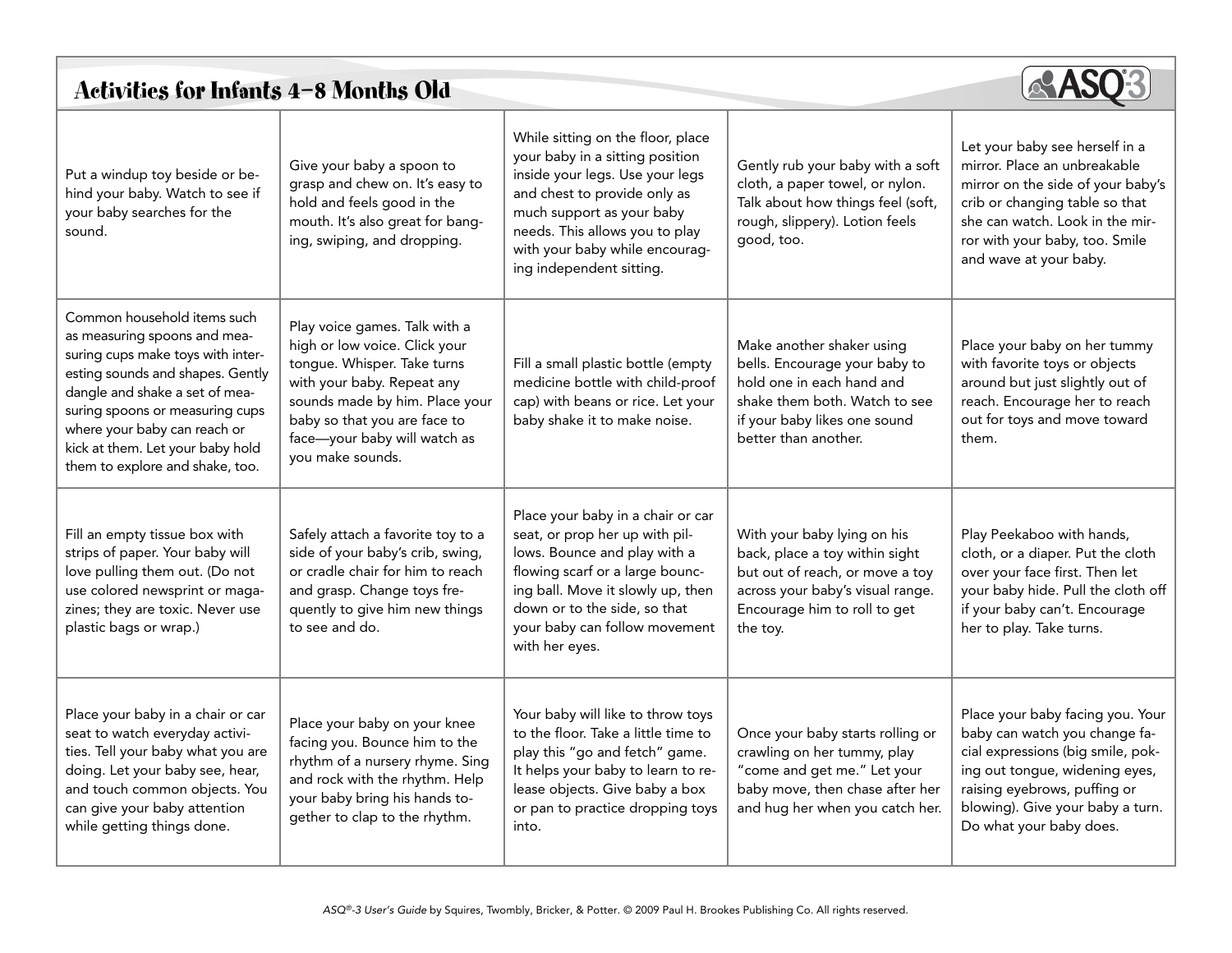# Activities for Infants 8—12 Months Old



| Let your baby feed himself. This<br>gives your baby practice picking<br>up small objects (cereal, cooked<br>peas) and also gives him experi-<br>ence with textures in his hands<br>and mouth. Soon your baby will<br>be able to finger feed an entire<br>meal. | Your baby will be interested in<br>banging objects to make noise.<br>Give your baby blocks to bang,<br>rattles to shake, or wooden<br>spoons to bang on containers.<br>Show your baby how to bang<br>objects together. | A good pastime is putting ob-<br>jects in and out of containers.<br>Give your baby plastic contain-<br>ers with large beads or blocks.<br>Your baby may enjoy putting<br>socks in and out of the sock<br>drawer or small cartons (Jell-O,<br>tuna or soup cans) on and off<br>shelves. | Mirrors are exciting at this age.<br>Let your baby pat and poke at<br>herself in the mirror. Smile and<br>make faces together in the<br>mirror.                                                                                   | Your baby will begin using his<br>index fingers to poke. Let your<br>baby poke at a play telephone<br>or busy box. Your baby will want<br>to poke at faces. Name the<br>body parts as your baby touches<br>your face.              |
|----------------------------------------------------------------------------------------------------------------------------------------------------------------------------------------------------------------------------------------------------------------|------------------------------------------------------------------------------------------------------------------------------------------------------------------------------------------------------------------------|----------------------------------------------------------------------------------------------------------------------------------------------------------------------------------------------------------------------------------------------------------------------------------------|-----------------------------------------------------------------------------------------------------------------------------------------------------------------------------------------------------------------------------------|------------------------------------------------------------------------------------------------------------------------------------------------------------------------------------------------------------------------------------|
| Put toys on a sofa or sturdy<br>table so that your baby can<br>practice standing while playing<br>with the toys.                                                                                                                                               | Find a big box that your baby<br>can crawl in and out of. Stay<br>close by and talk to your baby<br>about what she is doing. "You<br>went in! Now you are out!"                                                        | Read baby books or colorful<br>magazines by pointing and<br>telling your baby what is in the<br>picture. Let your baby pat pic-<br>tures in the book.                                                                                                                                  | Play hide-and-seek games with<br>objects. Let your baby see you<br>hide an object under a blanket,<br>diaper, or pillow. If your baby<br>doesn't uncover the object, just<br>cover part of it. Help your baby<br>find the object. | Play ball games. Roll a ball to<br>your baby. Help your baby, or<br>have a partner help him roll the<br>ball back to you. Your baby may<br>even throw the ball, so beach<br>balls or Nerf balls are great for<br>this game.        |
| Turn on a radio or stereo. Hold<br>your baby in a standing position<br>and let your baby bounce and<br>dance. If your baby can stand<br>with a little support, hold her<br>hands and dance like partners.                                                      | Play imitation games like Peeka-<br>boo and So Big. Show pleasure<br>at your baby's imitations of<br>movements and sounds. Babies<br>enjoy playing the same games<br>over and over.                                    | Let your baby play with plastic<br>measuring cups, cups with han-<br>dles, sieves and strainers,<br>sponges, and balls that float in<br>the bathtub. Bath time is a great<br>learning time.                                                                                            | Play Pat-a-Cake with your baby.<br>Clap his hands together or take<br>turns. Wait and see if your baby<br>signals you to start the game<br>again. Try the game using<br>blocks or spoons to clap and<br>bang with.                | Your baby will play more with<br>different sounds like "la-la" and<br>"da-da." Copy the sounds your<br>baby makes. Add a new one<br>and see if your baby tries it, too.<br>Enjoy your baby's early attempts<br>at talking.         |
| Make a simple puzzle for your<br>baby by putting blocks or Ping-<br>Pong balls inside a muffin pan or<br>egg carton.                                                                                                                                           | You can make a simple toy by<br>cutting a round hole in the plas-<br>tic lid of a coffee can. Give your<br>baby wooden clothes pins or<br>Ping-Pong balls to drop inside.                                              | Say "hi" and wave when enter-<br>ing a room with your baby. En-<br>courage your baby to imitate.<br>Help your baby wave to greet<br>others. Waving "hi" and "bye"<br>are early gestures.                                                                                               | Let your baby make choices.<br>Offer two toys or foods and see<br>which one your baby picks. En-<br>courage your baby to reach or<br>point to the chosen object. Ba-<br>bies have definite likes and<br>dislikes!                 | New places and people are<br>good experiences for your baby,<br>but these can be frightening.<br>Let your baby watch and listen<br>and move at her own speed. Go<br>slowly. Your baby will tell you<br>when she is ready for more. |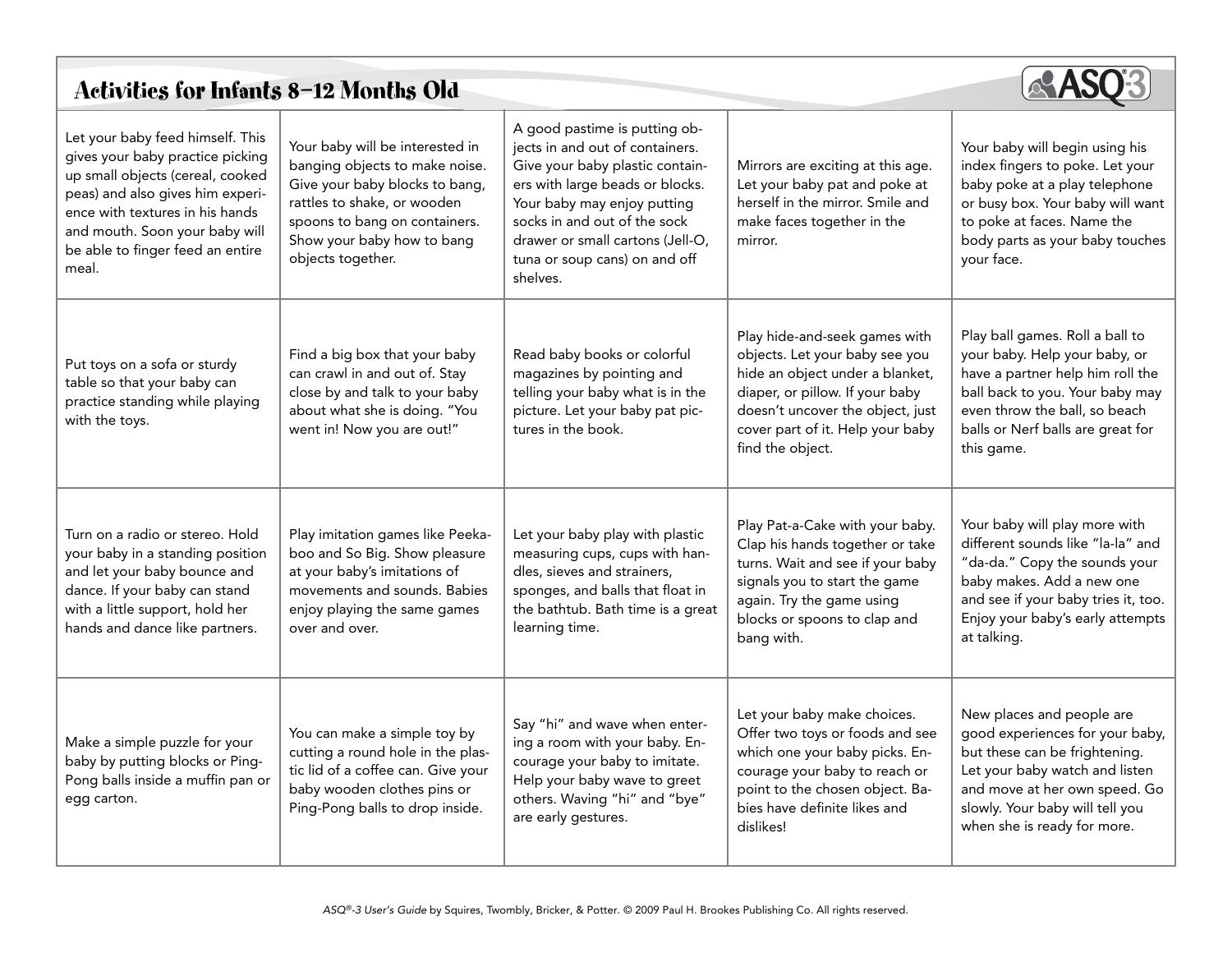# Activities for Infants 12—16 Months Old



| Babies love games at this age<br>(Pat-a-Cake, This Little Piggy).<br>Try different ways of playing the<br>games and see if your baby will<br>try it with you. Hide behind fur-<br>niture or doors for Peekaboo;<br>clap blocks or pan lids for Pat-a-<br>cake.             | Make puppets out of a sock or<br>paper bag-one for you and<br>one for your baby. Have your<br>puppet talk to your baby or your<br>baby's puppet. Encourage your<br>baby to "talk" back.                                                                                                       | To encourage your baby's first<br>steps, hold your baby in stand-<br>ing position, facing another per-<br>son. Have your baby step to-<br>ward the other person to get a<br>favorite toy or treat. | Give your baby containers with<br>lids or different compartments<br>filled with blocks or other small<br>toys. Let your baby open and<br>dump. Play "putting things<br>back." This will help your baby<br>learn how to release objects<br>where he wants them.                          | Loosely wrap a small toy in a<br>paper towel or facial tissue with-<br>out tape. Your baby can unwrap<br>it and find a surprise. Use tissue<br>paper or wrapping paper, too.<br>It's brightly colored and noisy.                                                                                        |
|----------------------------------------------------------------------------------------------------------------------------------------------------------------------------------------------------------------------------------------------------------------------------|-----------------------------------------------------------------------------------------------------------------------------------------------------------------------------------------------------------------------------------------------------------------------------------------------|----------------------------------------------------------------------------------------------------------------------------------------------------------------------------------------------------|-----------------------------------------------------------------------------------------------------------------------------------------------------------------------------------------------------------------------------------------------------------------------------------------|---------------------------------------------------------------------------------------------------------------------------------------------------------------------------------------------------------------------------------------------------------------------------------------------------------|
| Babies enjoy push and pull toys.<br>Make your own pull toy by<br>threading yogurt cartons,<br>spools, or small boxes on a<br>piece of yarn or soft string<br>(about 2 feet long). Tie a bead<br>or plastic stacking ring on one<br>end for a handle.                       | Tape a large piece of drawing<br>paper to a table. Show your<br>baby how to scribble with large<br>nontoxic crayons. Take turns<br>making marks on the paper. It's<br>also fun to paint with water.                                                                                           | Arrange furniture so that your<br>baby can work her way around a<br>room by stepping across gaps<br>between furniture. This encour-<br>ages balance in walking.                                    | Babies continue to love making<br>noise. Make sound shakers by<br>stringing canning rims together<br>or filling medicine bottles (with<br>child-proof caps) with different-<br>sounding objects like marbles,<br>rice, salt, bolts, and so forth. Be<br>careful to secure lids tightly. | This is the time your baby learns<br>that adults can be useful! When<br>your baby "asks" for something<br>by vocalizing or pointing, re-<br>spond to his signal. Name the<br>object your baby wants and en-<br>courage him to communicate<br>again-taking turns with each<br>other in a "conversation." |
| Play the naming game. Name<br>body parts, common objects,<br>and people. This lets your baby<br>know that everything has a<br>name and helps her begin to<br>learn these names.                                                                                            | Make an obstacle course with<br>boxes or furniture so that your<br>baby can climb in, on, over,<br>under, and through. A big box<br>can be a great place to sit and<br>play.                                                                                                                  | Let your baby help you clean<br>up. Play "feed the wastebasket"<br>or "give it to Mommy or<br>Daddy."                                                                                              | Make a surprise bag for your<br>baby to find in the morning. Fill<br>a paper or cloth bag with a soft<br>toy, something to make a<br>sound, a little plastic jar with a<br>screw-top lid, or a book with<br>cardboard pages.                                                            | Play "pretend" with a stuffed<br>animal or doll. Show and tell<br>your baby what the doll is doing<br>(walking, going to bed, eating,<br>dancing across a table). See if<br>your baby will make the doll<br>move and do things as you re-<br>quest. Take turns.                                         |
| Cut up safe finger foods (do not<br>use foods that pose a danger of<br>your baby's choking) in small<br>pieces and allow your baby to<br>feed himself. It is good practice<br>to pick up small things and feel<br>different textures (bananas, soft<br>crackers, berries). | Let your baby "help" during<br>daily routines. Encourage your<br>baby to "get" the cup and<br>spoon for mealtime, to "find"<br>shoes and coat for dressing, and<br>to "bring" the pants or diaper<br>for changing. Following direc-<br>tions is an important skill for<br>your baby to learn. | Your baby is learning that differ-<br>ent toys do different things.<br>Give your baby a lot of things to<br>roll, push, pull, hug, shake,<br>poke, turn, stack, spin, and stir.                    | Most babies enjoy music. Clap<br>and dance to the music. Encour-<br>age your baby to practice bal-<br>ance by moving forward,<br>around, and back. Hold her<br>hands for support, if needed.                                                                                            | Prepare your baby for a future<br>activity or trip by talking about it<br>beforehand. Your baby will feel<br>like a part of what is going on<br>rather than being just an ob-<br>server. It may also help reduce<br>some fear of being "left be-<br>hind."                                              |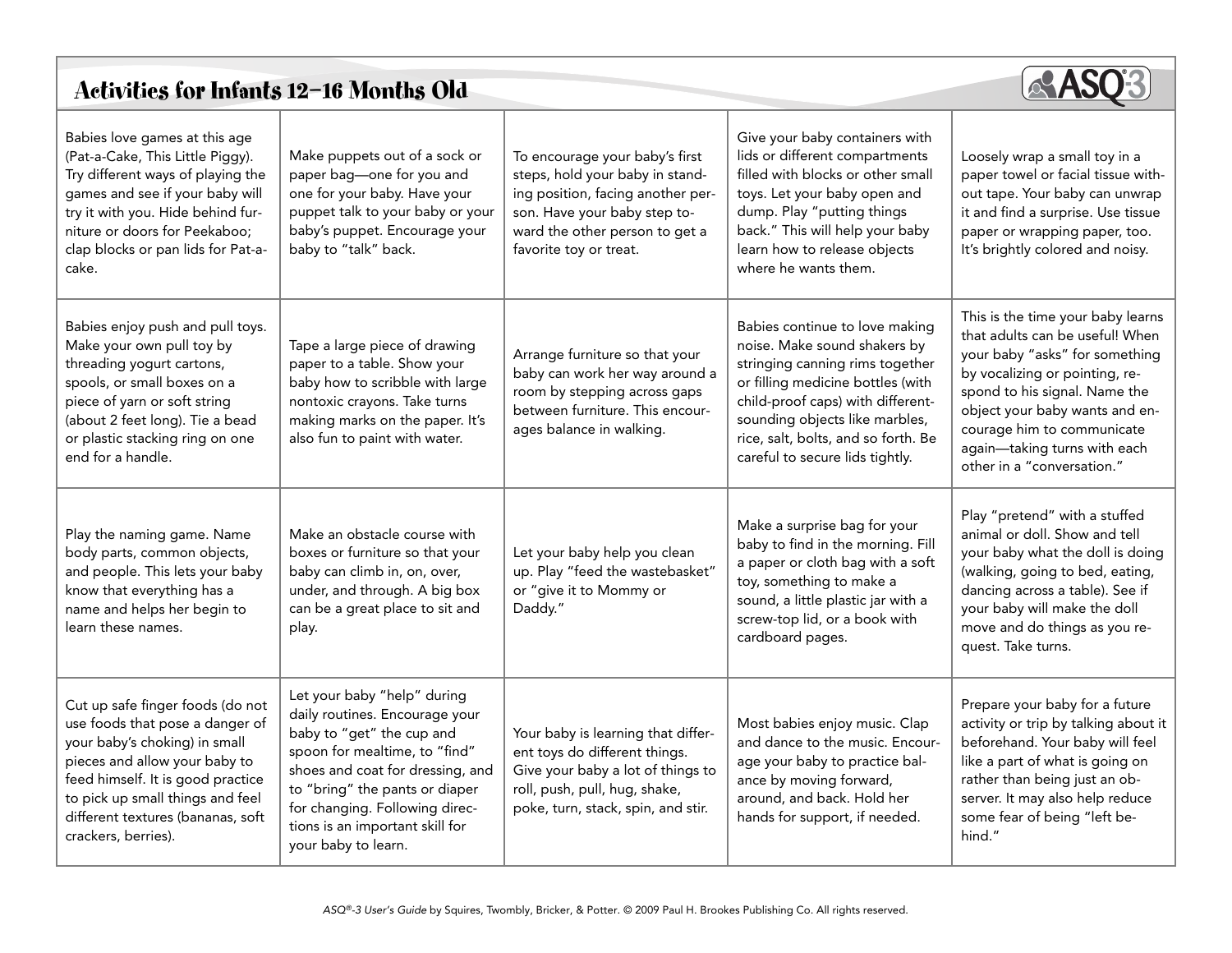### Activities for Toddlers 16—20 Months Old



| Toddlers love to play in water.<br>Put squeezable objects in the<br>bathtub, such as sponges or<br>squeeze bottles, along with<br>dump-and-pour toys (cups,<br>bowls).                                    | Toddlers are excited about bub-<br>bles. Let your toddler try to<br>blow bubbles or watch you blow<br>bubbles through a straw. Bub-<br>bles are fun to pop and chase,<br>too.                                                                                                                    | Pretend play becomes even<br>more fun at this age. Encourage<br>your toddler to have a doll or<br>stuffed toy do what he does-<br>walk, go to bed, dance, eat, and<br>jump. Include the doll in daily<br>activities or games.           | Make instant pudding together.<br>Let your toddler "help" by<br>dumping pudding, pouring milk,<br>and stirring. The results are<br>good to eat or can be used for<br>finger painting.                                                                     | Use boxes or buckets for your<br>toddler to throw bean bags or<br>balls into. Practice overhand re-<br>lease of the ball or bean bag.                                                                                                                                  |
|-----------------------------------------------------------------------------------------------------------------------------------------------------------------------------------------------------------|--------------------------------------------------------------------------------------------------------------------------------------------------------------------------------------------------------------------------------------------------------------------------------------------------|-----------------------------------------------------------------------------------------------------------------------------------------------------------------------------------------------------------------------------------------|-----------------------------------------------------------------------------------------------------------------------------------------------------------------------------------------------------------------------------------------------------------|------------------------------------------------------------------------------------------------------------------------------------------------------------------------------------------------------------------------------------------------------------------------|
| Play Hide and Seek. Your tod-<br>dler can hide with another per-<br>son or by herself for you to find.<br>Then take your turn to hide and<br>let your toddler find you.                                   | Toddlers love movement. Take<br>him to the park to ride on rock-<br>ing toys, swings, and small<br>slides. You may want to hold<br>your toddler in your lap on the<br>swing and on the slide at first.                                                                                           | Sing action songs together such<br>as "Ring Around the Rosy,"<br>"Itsy-Bitsy Spider," and "This Is<br>the Way We Wash Our Hands."<br>Do actions together. Move with<br>the rhythm. Wait for your tod-<br>dler to anticipate the action. | Put favorite toys in a laundry<br>basket slightly out of reach of<br>your toddler or in a clear con-<br>tainer with a tight lid. Wait for<br>your toddler to request the ob-<br>jects, giving her a reason to<br>communicate. Respond to her<br>requests. | Your toddler may become inter-<br>ested in "art activities." Use<br>large nontoxic crayons and a<br>large pad of paper. Felt-tip<br>markers are more exciting with<br>their bright colors. Let your<br>toddler scribble his own picture<br>as you make one.            |
| A favorite pull toy often is a<br>small wagon or an old purse for<br>collecting things. Your toddler<br>can practice putting objects in<br>and out of it. It can also be used<br>to store favorite items. | Make a picture book by putting<br>common, simple pictures cut<br>from magazines into a photo<br>album. Your toddler will enjoy<br>photos of herself and family<br>members. Pictures of pets are<br>favorites, too.                                                                               | Toddlers are interested in play-<br>ing with balls. Use a beach ball<br>to roll, throw, and kick.                                                                                                                                       | Play the "What's that?" game by<br>pointing to clothing, toys, body<br>parts, objects, or pictures and<br>asking your toddler to name<br>them. If your toddler doesn't re-<br>spond, name it for him and en-<br>courage imitation of the words.           | Fill a plastic tub with cornmeal<br>or oatmeal. Put in kitchen<br>spoons, strainers, measuring<br>cups, funnels, or plastic contain-<br>ers. Toddlers can fill, dump,<br>pour, and learn about textures<br>and use of objects as tools. Tast-<br>ing won't be harmful. |
| Toddlers will begin putting ob-<br>jects together. Simple puzzles<br>(separate pieces) with knobs are<br>great. Putting keys into locks<br>and letters into mailbox slots is<br>fun, too.                 | Get two containers (coffee cups<br>or cereal bowls) that look the<br>same and a small toy. Hide the<br>toy under one container while<br>your toddler watches. Ask her,<br>"Where did it go?" Eventually<br>you can play the old shell game<br>(moving the containers after you<br>hide the toy). | Help your toddler sort objects<br>into piles. He can help you sort<br>laundry (put socks in one pile<br>and shirts in another). Play<br>"clean up" games. Have your<br>toddler put toys on specified<br>shelves or boxes.               | Save milk cartons or gelatin or<br>pudding boxes. Your toddler<br>can stack them to make towers.<br>You can also stuff grocery bags<br>with newspapers and tape them<br>shut to make big blocks.                                                          | Lay out your toddler's clothes<br>on the bed before dressing. Ask<br>her to give you a shirt, pants,<br>shoes, and socks. This is an easy<br>way to learn the names of com-<br>mon items.                                                                              |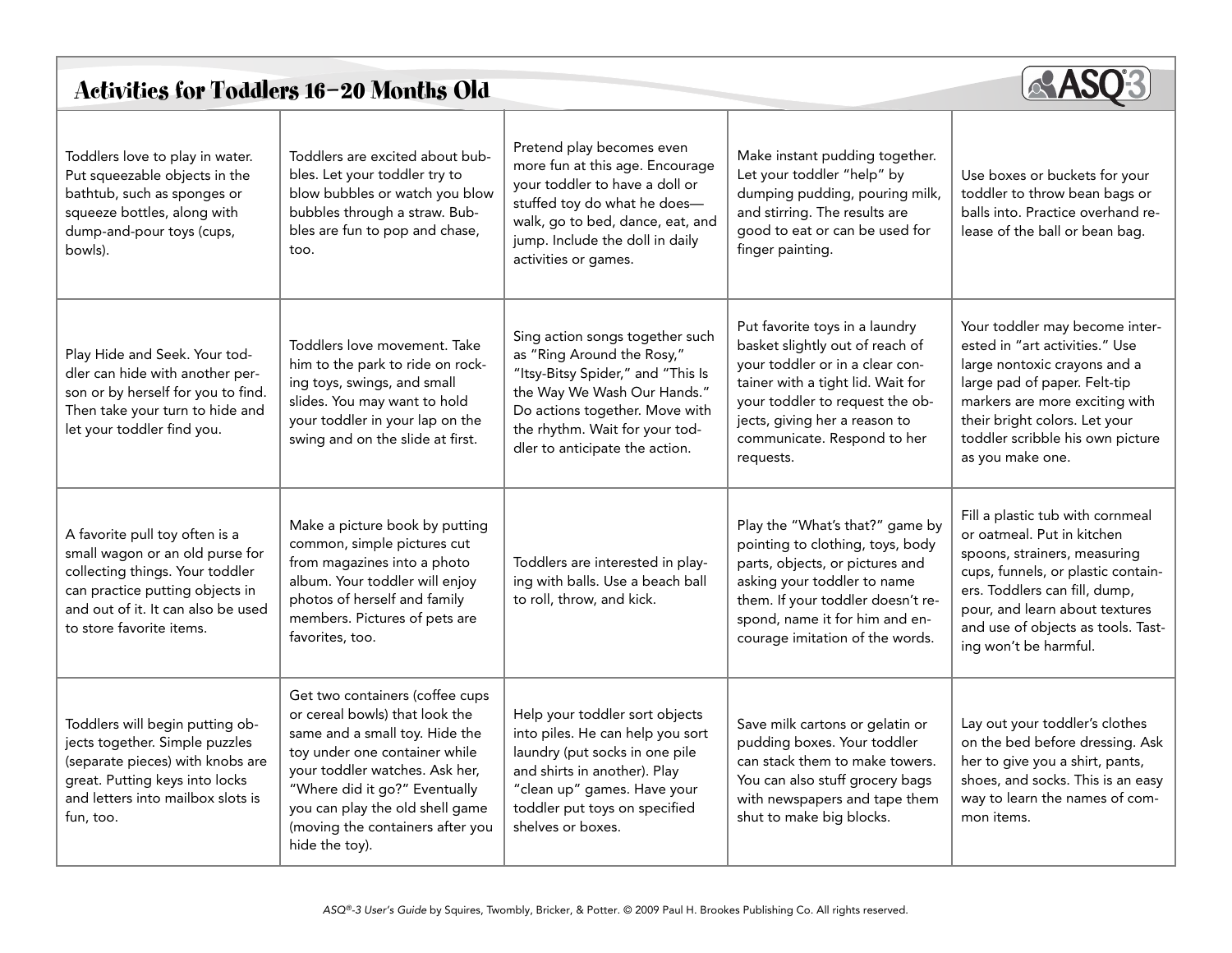### Activities for Toddlers 20—24 Months Old



| Toddlers enjoy looking at old<br>pictures of themselves. Tell<br>simple stories about him as you<br>look at the pictures. Talk about<br>what was happening when the<br>picture was taken.                                                                                                                                                                                                            | Cut a rectangular hole in the top<br>of a shoebox. Let your toddler<br>insert an old deck of playing<br>cards or used envelopes. The<br>box is easy storage for your tod-<br>dler's "mail."                           | Set up your own bowling game<br>using plastic tumblers, tennis<br>ball cans, or empty plastic bot-<br>tles for bowling pins. Show your<br>toddler how to roll the ball to<br>knock down the pins. Then let<br>your toddler try. | Many everyday items (socks,<br>spoons, shoes, mittens) can help<br>your toddler learn about match-<br>ing. Hold up an object, and ask<br>if she can find one like yours.<br>Name the objects while playing<br>the game.                                                           | Hide a loudly ticking clock or a<br>softly playing transistor radio in<br>a room and have your child find<br>it. Take turns by letting him hide<br>and you find.                                                                                                                                  |
|------------------------------------------------------------------------------------------------------------------------------------------------------------------------------------------------------------------------------------------------------------------------------------------------------------------------------------------------------------------------------------------------------|-----------------------------------------------------------------------------------------------------------------------------------------------------------------------------------------------------------------------|---------------------------------------------------------------------------------------------------------------------------------------------------------------------------------------------------------------------------------|-----------------------------------------------------------------------------------------------------------------------------------------------------------------------------------------------------------------------------------------------------------------------------------|---------------------------------------------------------------------------------------------------------------------------------------------------------------------------------------------------------------------------------------------------------------------------------------------------|
| A good body parts song is<br>"Head, Shoulders, Knees, and<br>Toes." Get more detailed with<br>body parts by naming teeth,<br>eyebrows, fingernails, and so<br>forth.                                                                                                                                                                                                                                 | Make your toddler an outdoor<br>"paint" set by using a large<br>wide paint brush and a bowl or<br>bucket of water. Your toddler<br>will have fun "painting" the side<br>of the house, a fence, or the<br>front porch. | Turn objects upside down<br>(books, cups, shoes) and see if<br>your toddler notices they're<br>wrong and turns them back the<br>right way. Your toddler will<br>begin to enjoy playing "silly"<br>games.                        | Give your toddler some of your<br>old clothes (hats, shirts, scarves,<br>purses, necklaces, sunglasses) to<br>use for dress up. Make sure your<br>toddler sees herself in the mir-<br>ror. Ask her to tell you who is all<br>dressed up.                                          | Use plastic farm animals or<br>stuffed animals to tell the Old<br>McDonald story. Use sound ef-<br>fects!                                                                                                                                                                                         |
| Make grocery sack blocks by filling<br>large paper grocery sacks about half<br>full with shredded or crumpled<br>newspaper. Fold the top of the sack<br>over and tape it shut. Your toddler<br>will enjoy tearing and crumpling the<br>paper and stuffing the sacks. The<br>blocks are great for stacking and<br>building. Avoid newsprint contact<br>with mouth. Wash hands after this<br>activity. | "Dress up" clothes offer extra<br>practice for putting on and tak-<br>ing off shirts, pants, shoes, and<br>socks. Toddlers can fasten big<br>zippers and buttons.                                                     | Put small containers, spoons,<br>measuring cups, funnels, a<br>bucket, shovels, and a colander<br>into a sandbox. Don't forget to<br>include cars and trucks to drive<br>on sand roads.                                         | Rhymes and songs with actions<br>are popular at this age. "Itsy-<br>Bitsy Spider," "I'm a Little<br>Teapot," and "Where Is Thumb-<br>kin?" are usual favorites. Make<br>up your own using your tod-<br>dler's name in the song.                                                   | Make your own playdough by<br>mixing 2 cups flour and 3/4 cup<br>salt. Add 1/2 cup water and 2<br>tablespoons salad oil. Knead<br>well until it's smooth; add food<br>coloring, and knead until color is<br>fully blended. Toddlers will love<br>squishing, squeezing, and<br>pounding the dough. |
| Playing beside or around other<br>children the same age is fun but<br>usually requires adult super-<br>vision. Trips to the park are<br>good ways to begin practicing<br>interacting with other children.                                                                                                                                                                                            | Play the "show me" game when<br>looking at books. Ask your tod-<br>dler to find an object in a pic-<br>ture. Take turns. Let your tod-<br>dler ask you to find an object in<br>a picture. Let him turn the<br>pages.  | Add a few Ping-Pong balls to<br>your toddler's bath toys. Play a<br>"pop up" game by showing<br>your toddler how balls pop back<br>up after holding them under the<br>water and letting go.                                     | Clean plastic containers with<br>push or screw-on lids are great<br>places to "hide" a favorite ob-<br>ject or treat. Toddlers will prac-<br>tice pulling and twisting them to<br>solve the "problem" of getting<br>the object. Watch to see if your<br>toddler asks you to help. | Make a book by pasting differ-<br>ent textures on each page. Ma-<br>terials such as sandpaper, feath-<br>ers, cotton balls, nylon, silk, and<br>buttons lend themselves to<br>words such as rough, smooth,<br>hard, and soft.                                                                     |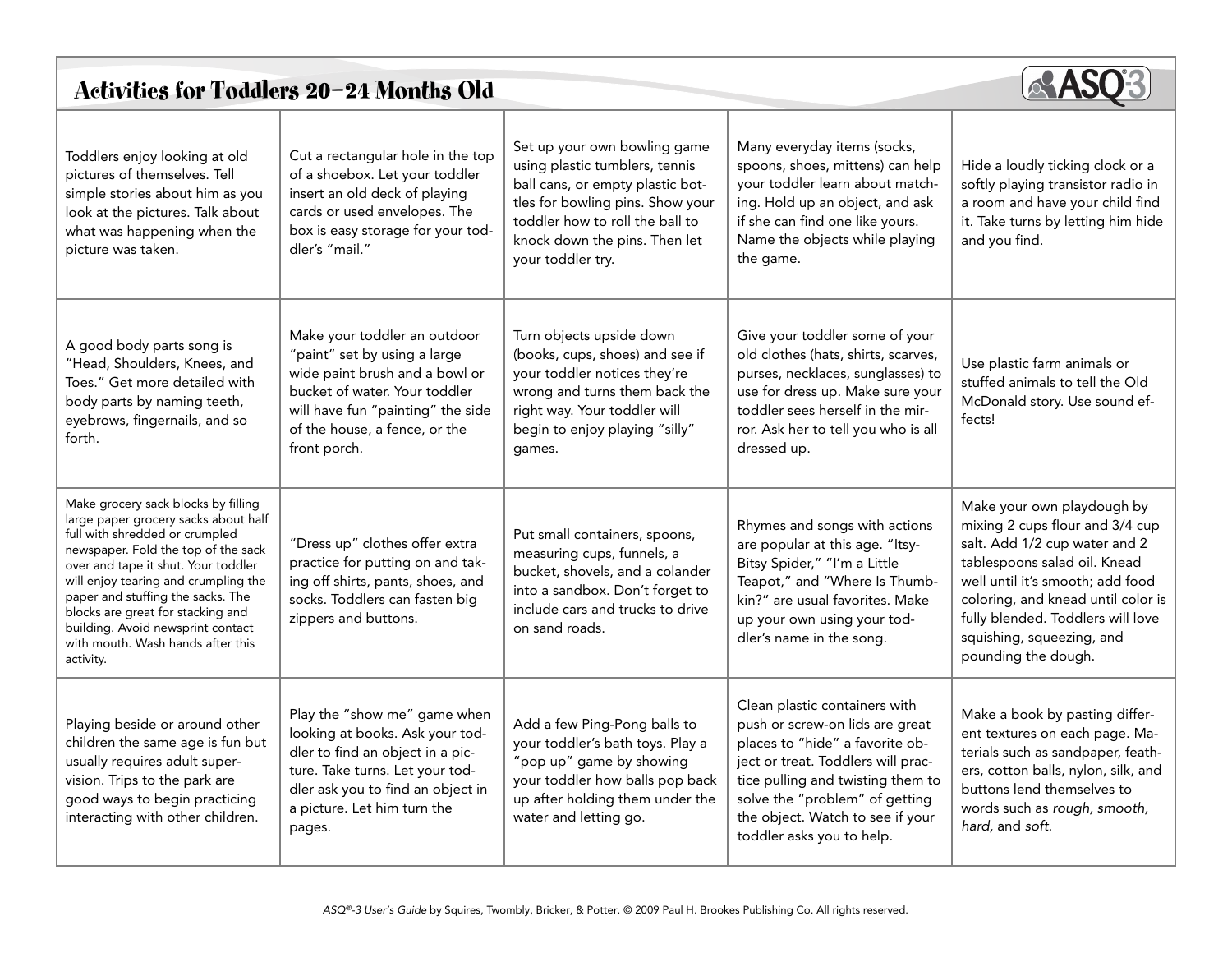# Activities for Children 24—30 Months Old



| Add actions to your child's fa-<br>vorite nursery rhymes. Easy ac-<br>tion rhymes include "Here We<br>Go 'Round the Mulberry Bush,"<br>"Jack Be Nimble," "This Is the<br>Way We Wash Our Clothes,"<br>"Ring Around the Rosy," and<br>"London Bridge." | Play Target Toss with a large<br>bucket or box and bean bags or<br>balls. Help your child count how<br>many she gets in the target. A<br>ball of yarn or rolled-up socks<br>also work well for an indoor tar-<br>get game.                                      | Wrap tape around one end of a<br>piece of yarn to make it stiff like<br>a needle and put a large knot at<br>the other end. Have your child<br>string large elbow macaroni,<br>buttons, spoons, or beads.<br>Make an edible necklace out of<br>Cheerios.                        | Children at this age love out-<br>ings. One special outing can be<br>going to the library. The librar-<br>ian can help you find appropri-<br>ate books. Make a special time<br>for reading (like bedtime stories).                                                             | Play a jumping game when you<br>take a walk by jumping over the<br>cracks in the sidewalk. You may<br>have to hold your child and help<br>him jump over at first.                                                                                                                                                                                     |
|-------------------------------------------------------------------------------------------------------------------------------------------------------------------------------------------------------------------------------------------------------|-----------------------------------------------------------------------------------------------------------------------------------------------------------------------------------------------------------------------------------------------------------------|--------------------------------------------------------------------------------------------------------------------------------------------------------------------------------------------------------------------------------------------------------------------------------|--------------------------------------------------------------------------------------------------------------------------------------------------------------------------------------------------------------------------------------------------------------------------------|-------------------------------------------------------------------------------------------------------------------------------------------------------------------------------------------------------------------------------------------------------------------------------------------------------------------------------------------------------|
| Take time to draw with your<br>child when she wants to get out<br>paper and crayons. Draw large<br>shapes and let your child color<br>them in. Take turns.                                                                                            | During sandbox play, try wetting<br>some of the sand. Show your<br>child how to pack the container<br>with the wet sand and turn it<br>over to make sand structures or<br>cakes.                                                                                | Add an old catalog or two to<br>your child's library. It's a good<br>"picture" book for naming com-<br>mon objects.                                                                                                                                                            | Give your child soap, a wash-<br>cloth, and a dishpan of water.<br>Let your child wash a "dirty"<br>doll, toy dishes, or doll clothes.<br>It's good practice for hand<br>washing and drying.                                                                                   | Make "sound" containers using<br>plastic Easter eggs or pantyhose<br>eggs. Fill eggs with noisy ob-<br>jects like sand, beans, or rice<br>and tape the eggs shut. Have<br>two eggs for each sound. Help<br>your child match sounds and put<br>them back in an egg carton<br>together.                                                                 |
| Show your child how to make<br>snakes or balls or how to roll out<br>pancakes with a small rolling pin<br>using playdough. Use large<br>cookie cutters to make new<br>playdough shapes.                                                               | Children at this age love to pre-<br>tend and really enjoy it when<br>you can pretend with them. Pre-<br>tend you are different animals,<br>like a dog or cat. Make animal<br>sounds and actions. Let your<br>child be the pet owner who pets<br>and feeds you. | Your child will begin to be able<br>to make choices. Help him<br>choose what to wear each day<br>by giving a choice between two<br>pairs of socks, two shirts, and so<br>forth. Give choices at other<br>times like snack or mealtime<br>(two kinds of drink, cracker, etc.).  | Enhance listening skills by play-<br>ing compact discs or cassettes<br>with both slow and fast music.<br>Songs with speed changes are<br>great. Show your child how to<br>move fast or slow with the<br>music. (You might find children's<br>cassettes at your local library.) | Children can find endless uses<br>for boxes. A box big enough for<br>your child to fit in can become a<br>car. An appliance box with holes<br>cut for windows and a door can<br>become your child's playhouse.<br>Decorating the boxes with<br>crayons, markers, or paints can<br>be a fun activity to do together.                                   |
| Play "Follow the Leader." Walk<br>on tiptoes, walk backward, and<br>walk slow or fast with big steps<br>and little steps.                                                                                                                             | Try a new twist to fingerpaint-<br>ing. Use whipping cream on a<br>washable surface (cookie sheet,<br>Formica table). Help your child<br>spread it around and draw pic-<br>tures with your fingers. Add<br>food coloring to give it some<br>color.              | Action is an important part of a<br>child's life. Play a game with a<br>ball where you give directions<br>and your child does the actions,<br>such as "Roll the ball." Kick,<br>throw, push, bounce, and catch<br>are other good actions. Take<br>turns giving the directions. | Make an obstacle course using<br>chairs, pillows, or large cartons.<br>Tell your child to crawl over,<br>under, through, behind, in front<br>of, or between the objects. Be<br>careful arranging so that the<br>pieces won't tip and hurt your<br>child.                       | Collect little and big things (balls,<br>blocks, plates). Show and describe<br>(big/little) the objects. Ask your child<br>to give you a big ball, then all of the<br>big balls. Do the same for little. An-<br>other big/little game is making your-<br>self big by stretching your arms up<br>high and making yourself little by<br>squatting down. |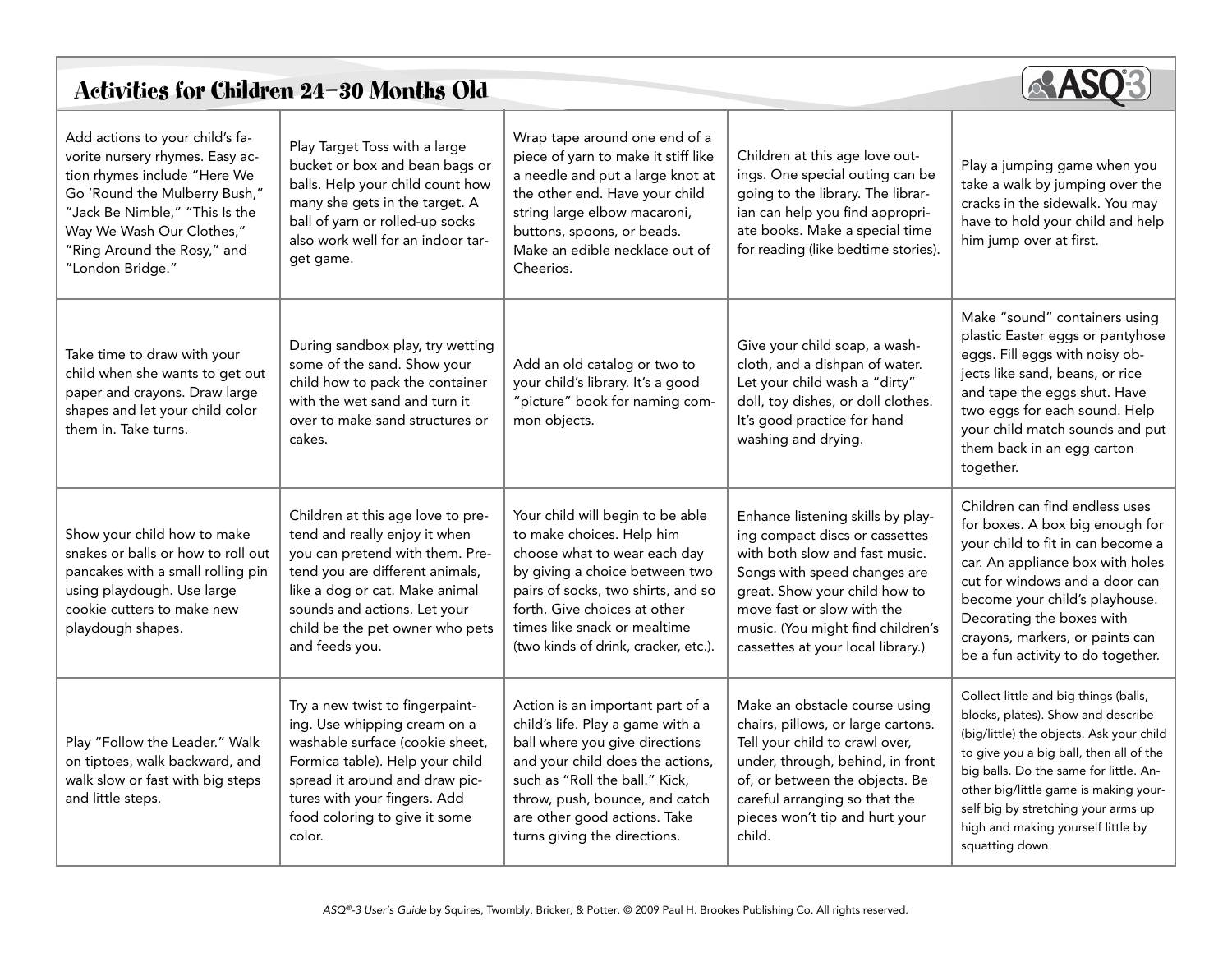# Activities for Children 30—36 Months Old



| Tell or read a familiar story and<br>pause frequently to leave out a<br>word, asking your child to "fill it<br>in." For example, Little Red Rid-<br>ing Hood said, "Grandmother,<br>what big _________ you have."                                                                             | Teach somersaults by doing one<br>yourself first. Then help your<br>child do one. Let her try it alone.<br>Make sure furniture is out of the<br>way. You may want to put some<br>pillows on the floor for safety.                                                                                                                                              | Give a cup to your child. Use<br>bits of cereal or fruit and place<br>one in your child's cup ("one for<br>you") and one in your cup ("one<br>for me"). Take turns. Dump out<br>your child's cup and help count<br>the pieces. This is good practice<br>for early math skills.       | Put an old blanket over a table<br>to make a tent or house. Pack a<br>"picnic" sack for your camper.<br>Have your child take along a pil-<br>low on the "camp out" for a<br>nap. Flashlights are especially<br>fun.                | Get a piece of butcher paper large<br>enough for your child to lie on.<br>Draw around your child's body to<br>make an outline. Don't forget fin-<br>gers and toes. Talk about body parts<br>and print the words on the paper.<br>Let your child color the poster. Hang<br>the poster on a wall in your child's<br>room. |
|-----------------------------------------------------------------------------------------------------------------------------------------------------------------------------------------------------------------------------------------------------------------------------------------------|----------------------------------------------------------------------------------------------------------------------------------------------------------------------------------------------------------------------------------------------------------------------------------------------------------------------------------------------------------------|--------------------------------------------------------------------------------------------------------------------------------------------------------------------------------------------------------------------------------------------------------------------------------------|------------------------------------------------------------------------------------------------------------------------------------------------------------------------------------------------------------------------------------|-------------------------------------------------------------------------------------------------------------------------------------------------------------------------------------------------------------------------------------------------------------------------------------------------------------------------|
| Children at this age may be in-<br>terested in creating art in differ-<br>ent ways. Try cutting a potato in<br>half and carving a simple shape<br>or design for your child to dip in<br>paint and then stamp onto<br>paper.                                                                   | Add water to tempera paint to<br>make it runny. Drop some paint<br>on a paper and blow through a<br>straw to move the paint around<br>the paper, or fill an old roll-on<br>deodorant bottle with watered-<br>down paint. Your child can roll<br>color onto the paper.                                                                                          | A good activity to learn location<br>words is to build roads and<br>bridges with blocks. Use toy<br>cars to go on the road, under or<br>over a bridge, between the<br>houses, and so forth.                                                                                          | Trace around simple objects<br>with your child. Use cups of dif-<br>ferent sizes, blocks, or your<br>child's and your hands. Using<br>felt-tip markers or crayons of<br>different colors makes it even<br>more fun.                | Have your child help you set the<br>table. First, have your child<br>place the plates, then cups, and<br>then napkins. By placing one at<br>each place, he will learn one-to-<br>one correspondence. Show your<br>child where the utensils should<br>be placed.                                                         |
| Collect empty boxes (cereal, TV<br>dinners, egg cartons) and help<br>your child set up her own gro-<br>cery store.                                                                                                                                                                            | Help your child learn new words<br>to describe objects in everyday<br>conversations. Describe by<br>color, size, and shape (the blue<br>cup, the big ball). Also, describe<br>how things move (a car goes<br>fast, a turtle moves slowly) and<br>how they feel (ice cream is cold,<br>soup is hot).                                                            | Make your own puzzles by cut-<br>ting out magazine pictures of<br>whole people. Have your child<br>help glue pictures onto card-<br>board. Cut pictures into three<br>pieces by cutting curvy lines.<br>Head, trunk, and legs make<br>good pieces for your child to<br>put together. | Dribble different colors of paint<br>in the middle or on one side of a<br>paper. Fold the paper in half.<br>Let your child open the paper to<br>see the design it makes.                                                           | A good game for trips in the car<br>is to play a matching game with<br>a set of Old Maid cards. Place a<br>few different cards in front of<br>your child. Give him a card that<br>matches one displayed and ask<br>him to find the card like the one<br>you gave him.                                                   |
| Cut pictures out of magazines to<br>make two groups such as dogs,<br>food, toys, or clothes. Have two<br>boxes ready and put a picture<br>of a dog in one and of food in<br>the other. Have your child put<br>additional pictures in the right<br>box, helping her learn about<br>categories. | Cut a stiff paper plate to make a<br>hand paddle and show your child<br>how to use it to hit a balloon. See<br>how long your child can keep the<br>balloon in the air or how many times<br>he can hit it back to you. This activ-<br>ity helps develop large body and<br>eye-hand coordination. Always care-<br>fully supervise when playing with<br>balloons. | To improve coordination and<br>balance, show your child the<br>"bear walk" by walking on<br>hands and feet, keeping the<br>legs and arms straight. Try the<br>"rabbit hop" by crouching down<br>and then jumping forward.                                                            | Encourage your child to try the<br>"elephant walk," bending for-<br>ward at the waist and letting<br>your arms (hands clasped to-<br>gether) swing freely while taking<br>slow and heavy steps. This is<br>great to do with music. | Make a poster of your child's fa-<br>vorite things using pictures from<br>old magazines. Use safety scis-<br>sors and paste or a glue stick to<br>allow your child to do it inde-<br>pendently, yet safely.                                                                                                             |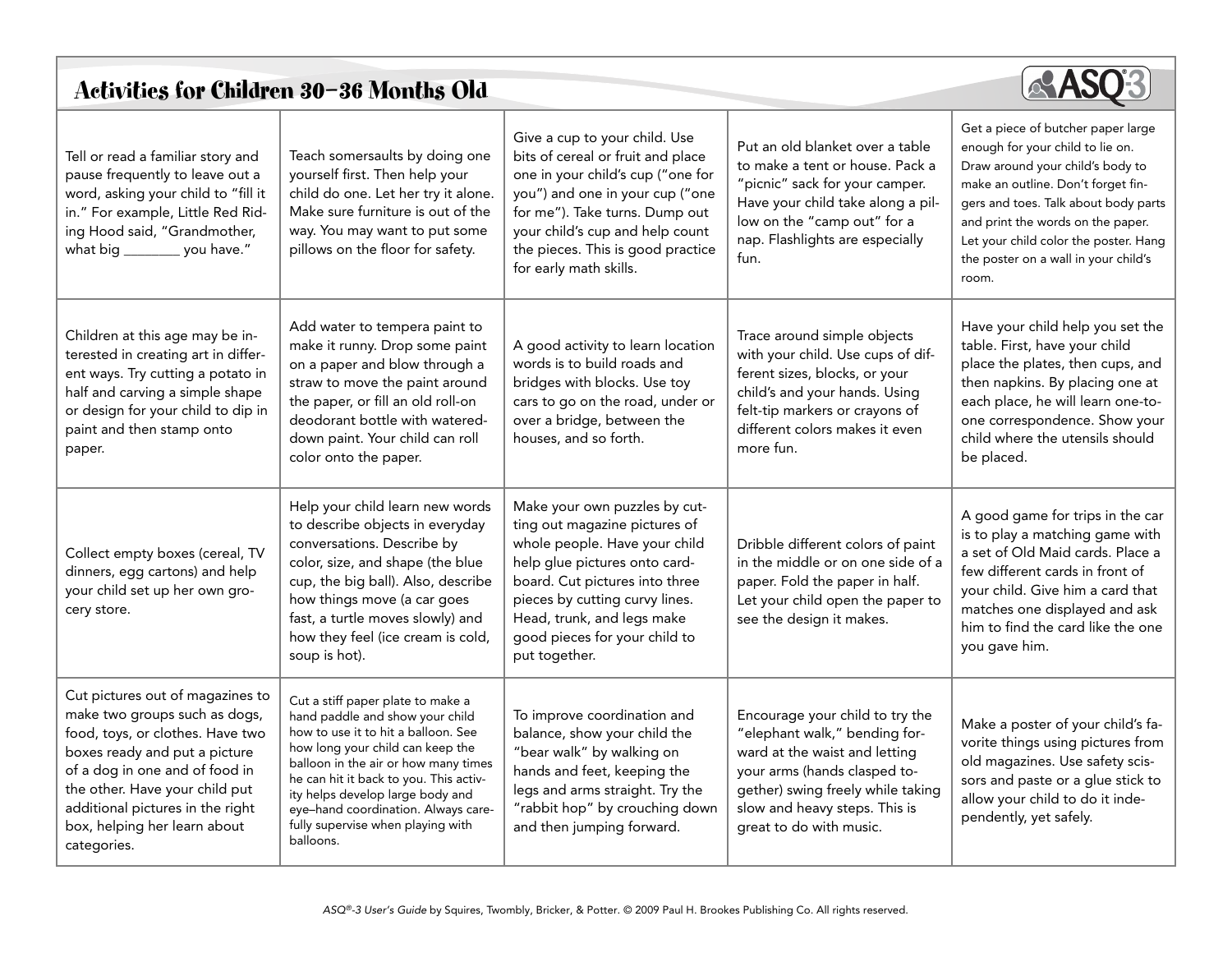# Activities for Children 36—48 Months Old



| Make a book "about me" for<br>your child. Save family pictures,<br>leaves, magazine pictures of a<br>favorite food, and drawings your<br>child makes. Put them in a<br>photo album, or glue onto<br>sheets of paper and staple to-<br>gether to make a book.                                          | Make a bird feeder using peanut<br>butter and bird seed. Help your<br>child find a pine cone or a piece of<br>wood to spread peanut butter on.<br>Roll in or sprinkle with seeds and<br>hang in a tree or outside a window.<br>While your child watches the birds,<br>ask her about the number, size, and<br>color of the different birds that visit. | Grow a plant. Choose seeds that<br>sprout quickly (beans or peas), and<br>together with your child place the<br>seeds in a paper cup, filling almost<br>to the top with dirt. Place the seeds<br>1/2 inch under the soil. Put the cup<br>on a sunny windowsill and encour-<br>age your child to water and watch<br>the plant grow.                                                                                                                            | Before bedtime, look at a maga-<br>zine or children's book together.<br>Ask your child to point to pic-<br>tures as you name them, such as<br>"Where is the truck?" Be silly<br>and ask him to point with an<br>elbow or foot. Ask him to show<br>you something that is round or<br>something that goes fast.                                                                             | Play a matching game. Make<br>two sets of 10 or more pictures.<br>You can use pictures from two<br>copies of the same magazine or<br>a deck of playing cards. Lay the<br>pictures face up and ask your<br>child to find two that are the<br>same. Start with two picture sets<br>and gradually add more.                  |
|-------------------------------------------------------------------------------------------------------------------------------------------------------------------------------------------------------------------------------------------------------------------------------------------------------|-------------------------------------------------------------------------------------------------------------------------------------------------------------------------------------------------------------------------------------------------------------------------------------------------------------------------------------------------------|---------------------------------------------------------------------------------------------------------------------------------------------------------------------------------------------------------------------------------------------------------------------------------------------------------------------------------------------------------------------------------------------------------------------------------------------------------------|-------------------------------------------------------------------------------------------------------------------------------------------------------------------------------------------------------------------------------------------------------------------------------------------------------------------------------------------------------------------------------------------|---------------------------------------------------------------------------------------------------------------------------------------------------------------------------------------------------------------------------------------------------------------------------------------------------------------------------|
| While cooking or eating dinner,<br>play the "more or less" game<br>with your child. Ask who has<br>more potatoes and who has<br>less. Try this using same-size<br>glasses or cups, filled with juice<br>or milk.                                                                                      | Cut out some large paper circles<br>and show them to your child.<br>Talk with your child about things<br>in her world that are "round" (a<br>ball, the moon). Cut the circle in<br>half, and ask her if she can make<br>it round again. Next, cut the cir-<br>cle into three pieces, and so<br>forth.                                                 | During bath time, play Simon Says<br>to teach your child names of body<br>parts. First, you can be "Simon" and<br>help your child wash the part of his<br>body that "Simon says." Let your<br>child have a turn to be "Simon."<br>too. Be sure to name each body part<br>as it is washed and give your child a<br>chance to wash himself.                                                                                                                     | Talk about the number 3. Read sto-<br>ries that have 3 in them (The Three<br>Billy Goats Gruff, Three Little Pigs,<br>The Three Bears). Encourage your<br>child to count to 3 using similar ob-<br>jects (rocks, cards, blocks). Talk<br>about being 3 years old. After your<br>child gets the idea, move up to the<br>numbers 4, 5, and so forth as long<br>as your child is interested. | Put out several objects that are<br>familiar to your child (brush, coat,<br>banana, spoon, book). Ask your<br>child to show you which one you<br>can eat or which one you wear<br>outside. Help your child put the<br>objects in groups that go to-<br>gether, such as "things that we<br>eat" and "things that we wear." |
| When your child is getting<br>dressed, encourage her to prac-<br>tice with buttons and zippers.<br>Play a game of Peekaboo to<br>show her how buttons go<br>through the holes. Pretend the<br>zipper is a choo-choo train<br>going "up and down" the track.                                           | Practice following directions.<br>Play a silly game where you ask<br>your child to do two or three fun<br>or unusual things in a row. For<br>example, ask him to "Touch<br>your elbow and then run in a cir-<br>cle" or "Find a book and put it<br>on your head."                                                                                     | Encourage your child's "sharing skills"<br>by making a play corner in your home.<br>Include only two children to start (a<br>brother, sister, or friend) and have a<br>few of the same type of toys available<br>so that the children don't have to<br>share all of the time. Puppets or blocks<br>are good because they encourage<br>playing together. If needed, use an<br>egg or oven timer with a bell to allow<br>the children equal time with the toys. | Listen for sounds. Find a cozy<br>spot, and sit with your child. Lis-<br>ten and identify all of the<br>sounds that you hear. Ask your<br>child if it is a loud or soft sound.<br>Try this activity inside and out-<br>side your home.                                                                                                                                                    | Make an adventure path outside.<br>Use a garden hose, rope, or piece<br>of chalk and make a "path" that<br>goes under the bench, around the<br>tree, and along the wall. Walk<br>your child through the path first,<br>using these words. After she can<br>do it, make a new path or have<br>your child make a path.      |
| Find large pieces of paper or<br>cardboard for your child to draw<br>on. Using crayons, pencils, or<br>markers, play a drawing game<br>where you follow his lead by<br>copying exactly what he draws.<br>Next, encourage your child to<br>copy your drawings, such as cir-<br>cles or straight lines. | When reading or telling a famil-<br>iar story for bedtime, stop and<br>leave out a word. Wait for your<br>child to "fill in the blank."                                                                                                                                                                                                               | Make a necklace you can eat<br>by stringing Cheerios or Froot<br>Loops on a piece of yarn or<br>string. Wrap a short piece of<br>tape around the end of the<br>string to make a firm tip for<br>stringing.                                                                                                                                                                                                                                                    | Listen and dance to music with<br>your child. You can stop the<br>music for a moment and play<br>the "freeze" game, where<br>everyone "freezes," or stands<br>perfectly still, until you start the<br>music again. Try to "freeze" in<br>unusual positions for fun.                                                                                                                       | Make long scarves out of fabric<br>scraps, old dresses, or old shirts<br>by tearing or cutting long<br>pieces. Use material that is light-<br>weight. Hold on to the edge of<br>the scarf, twirl around, run, and<br>jump.                                                                                                |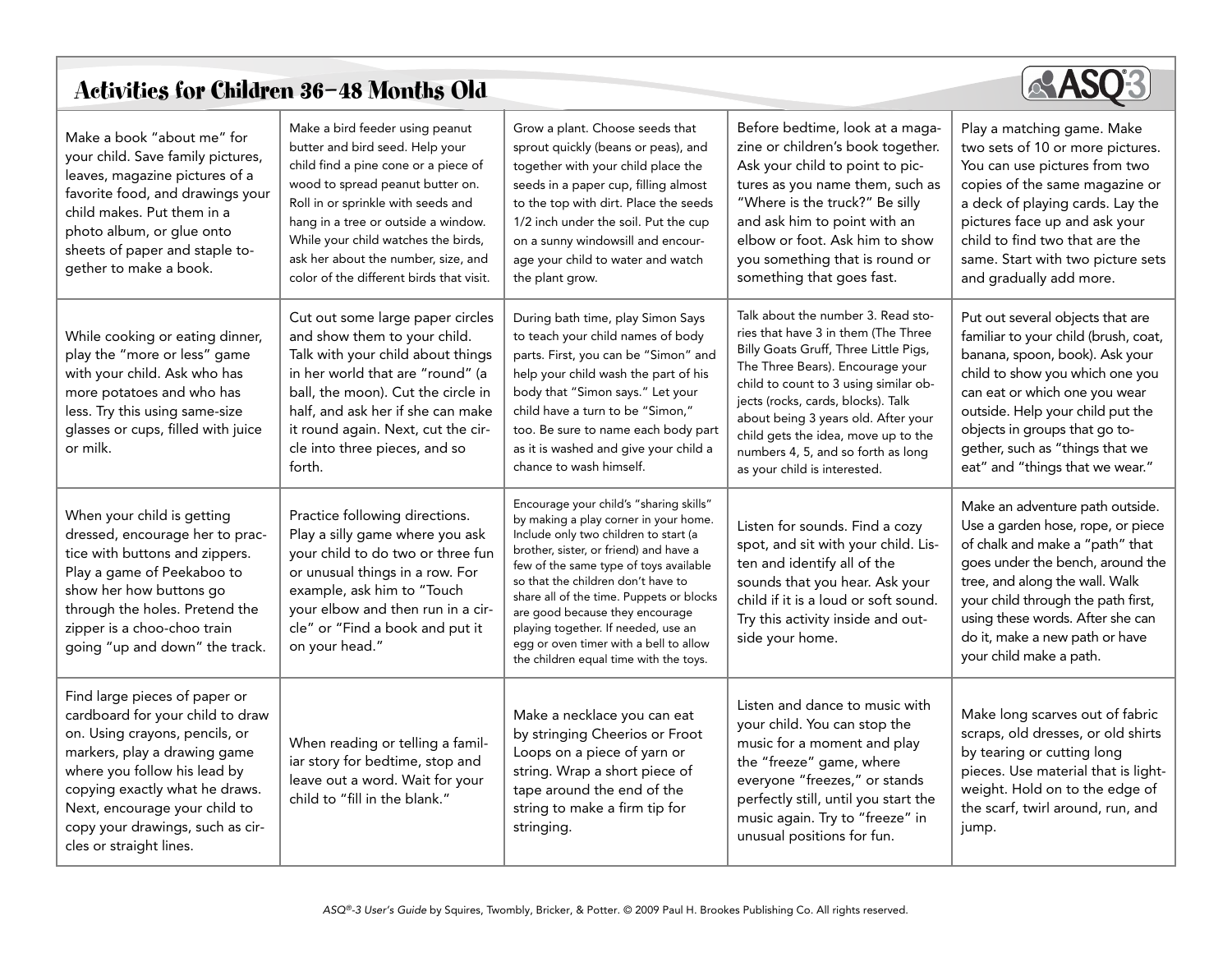# Activities for Children 48—60 Months Old



| Play the "who, what, and<br>where" game. Ask your child<br>who works in a school, what is in<br>a school, and where is the<br>school. Expand on your child's<br>answers by asking more ques-<br>tions. Ask about other topics,<br>like the library, bus stop, or post<br>office.                                                                                                                 | When you are setting the table for a<br>meal, play the "what doesn't be-<br>long" game. Add a small toy or<br>other object next to the plate and<br>eating utensils. Ask your child if she<br>can tell you what doesn't belong<br>here. You can try this game any time<br>of the day. For example, while<br>brushing your child's hair, set out a<br>brush, barrette, comb, and a ball. | Let your child help prepare a<br>picnic. Show him what he can<br>use for the picnic (bread, peanut<br>butter, and apples). Lay out<br>sandwich bags and a lunch box,<br>basket, or large paper bag.<br>Then go have fun on the picnic.                                                                                                                                                                                                                                                                     | On a rainy day, pretend to open<br>a shoe store. Use old shoes,<br>paper, pencils, and a chair to sit<br>down and try on shoes. You can<br>be the customer. Encourage<br>your child to "write" your order<br>down. Then she can take a turn<br>being the customer and practice<br>trying on and buying shoes. | Play the "guess what will happen"<br>game to encourage your child's<br>problem-solving and thinking skills.<br>For example, during bath time, ask<br>your child, "What do you think will<br>happen if I turn on the hot and cold<br>water at the same time?" or "What<br>would happen if I stacked the blocks<br>to the top of the ceiling?"                                                                                                                                    |
|--------------------------------------------------------------------------------------------------------------------------------------------------------------------------------------------------------------------------------------------------------------------------------------------------------------------------------------------------------------------------------------------------|-----------------------------------------------------------------------------------------------------------------------------------------------------------------------------------------------------------------------------------------------------------------------------------------------------------------------------------------------------------------------------------------|------------------------------------------------------------------------------------------------------------------------------------------------------------------------------------------------------------------------------------------------------------------------------------------------------------------------------------------------------------------------------------------------------------------------------------------------------------------------------------------------------------|---------------------------------------------------------------------------------------------------------------------------------------------------------------------------------------------------------------------------------------------------------------------------------------------------------------|---------------------------------------------------------------------------------------------------------------------------------------------------------------------------------------------------------------------------------------------------------------------------------------------------------------------------------------------------------------------------------------------------------------------------------------------------------------------------------|
| Play "bucket hoops." Have your<br>child stand about 6 feet away<br>and throw a medium-size ball at<br>a large bucket or trash can. For<br>fun outdoors on a summer day,<br>fill the bucket with water.                                                                                                                                                                                           | Write your child's name often. When<br>your child finishes drawing a picture,<br>be sure to put his name on it and say<br>the letters as you write them. If your<br>child is interested, encourage him to<br>name and/or to copy the letters.<br>Point out the letters in your child's<br>name throughout the day on cereal<br>boxes, sign boards, and books.                           | Invite your child to play a counting<br>game. Using a large piece of paper,<br>make a simple game board with a<br>straight path. Use dice to determine<br>the count. Count with your child,<br>and encourage her to hop the game<br>piece to each square, counting each<br>time the piece touches down.                                                                                                                                                                                                    | Make a person with playdough<br>or clay using sticks, buttons,<br>toothpicks, beads, and any<br>other small items. Start with a<br>playdough (or clay) head and<br>body and use the objects for<br>arms, legs, and eyes. Ask your<br>child questions about his person.                                        | Encourage your child to learn<br>her full name, address, and tele-<br>phone number. Make it into a<br>singing or rhyming game for<br>fun. Ask your child to repeat it<br>back to you when you are riding<br>in the car or on the bus.                                                                                                                                                                                                                                           |
| Cut out three small, three medium,<br>and three large circles. Color each<br>set of circles a different color (or use<br>colored paper for each). Your child<br>can sort the circles by color or by<br>size. You can also ask your child<br>about the different sizes. For ex-<br>ample, ask your child, "Which one is<br>smallest?" Try this game using but-<br>tons removed from an old shirt. | Go on a walk and pick up things<br>you find. Bring the items home<br>and help your child sort them<br>into groups. For example, groups<br>can include rocks, paper, or<br>leaves. Encourage your child to<br>start a collection of special things.<br>Find a box or special place where<br>he can display the collection.                                                               | Play a picture guessing game.<br>Cover a picture in a familiar<br>book with a sheet of paper and<br>uncover a little at a time until<br>your child has guessed the<br>picture.                                                                                                                                                                                                                                                                                                                             | Let your child help you prepare<br>a meal. She can spread peanut<br>butter and jelly, peel a banana,<br>cut with a butter knife, pour ce-<br>real, and add milk (using a small<br>container). Never give her a task<br>involving the stove or oven with-<br>out careful supervision.                          | "Write" and mail a letter to a friend or<br>relative. Provide your child with paper,<br>crayons or pencil, and an envelope. Let<br>your child draw, scribble, or write; or he<br>can tell you what to write down. When<br>your child is finished, let him fold the<br>letter to fit in the envelope, lick, and seal.<br>You can write the address on the front. Be<br>sure to let him decorate the envelope as<br>well. After he has put the stamp on, help<br>mail the letter. |
| Play "circus." Find old, colorful<br>clothes and help your child put on a<br>circus show. Provide a rope on the<br>ground for the high wire act, a<br>sturdy box to stand on to announce<br>the acts, fun objects for a magic act,<br>and stuffed animals for the show.<br>Encourage your child's imagination<br>and creativity in planning the show.<br>Don't forget to clap.                   | Take a pack of playing cards and<br>choose four or five matching<br>sets. Lay the cards out face up,<br>and help your child to find the<br>pairs. Talk about what makes the<br>pairs of cards the "same" and<br>"different."                                                                                                                                                            | Make bubbles. Use 1/4 cup dishwashing<br>liquid (Dawn or Joy works best) and 2 <sup>2</sup> / <sub>3</sub><br>cups water. Use straws to blow bubbles<br>on a cookie sheet. Or make a wand by<br>stringing two pieces of a drinking straw<br>onto a string or piece of yarn. Tie the<br>ends of the string together to make a<br>circle. Holding onto the straw pieces, dip<br>the string in the bubble mixture. Pull it out<br>and gently move forward or backward.<br>You should see lovely, big bubbles. | Make a bean bag to catch and<br>throw. Fill the toe of an old sock<br>or pantyhose with 3/4 cup dry<br>beans. Sew the remaining side<br>or tie off with a rubber band.<br>Play "hot potato" or simply play<br>catch. Encourage your child to<br>throw the ball overhand and<br>underhand.                     | Pretend to be an animal. En-<br>courage your child to use her<br>imagination and become a kitty.<br>You can ask, "What do kitties<br>like to eat?" or "Where do kit-<br>ties live?" Play along, and see<br>how far the game can go.                                                                                                                                                                                                                                             |